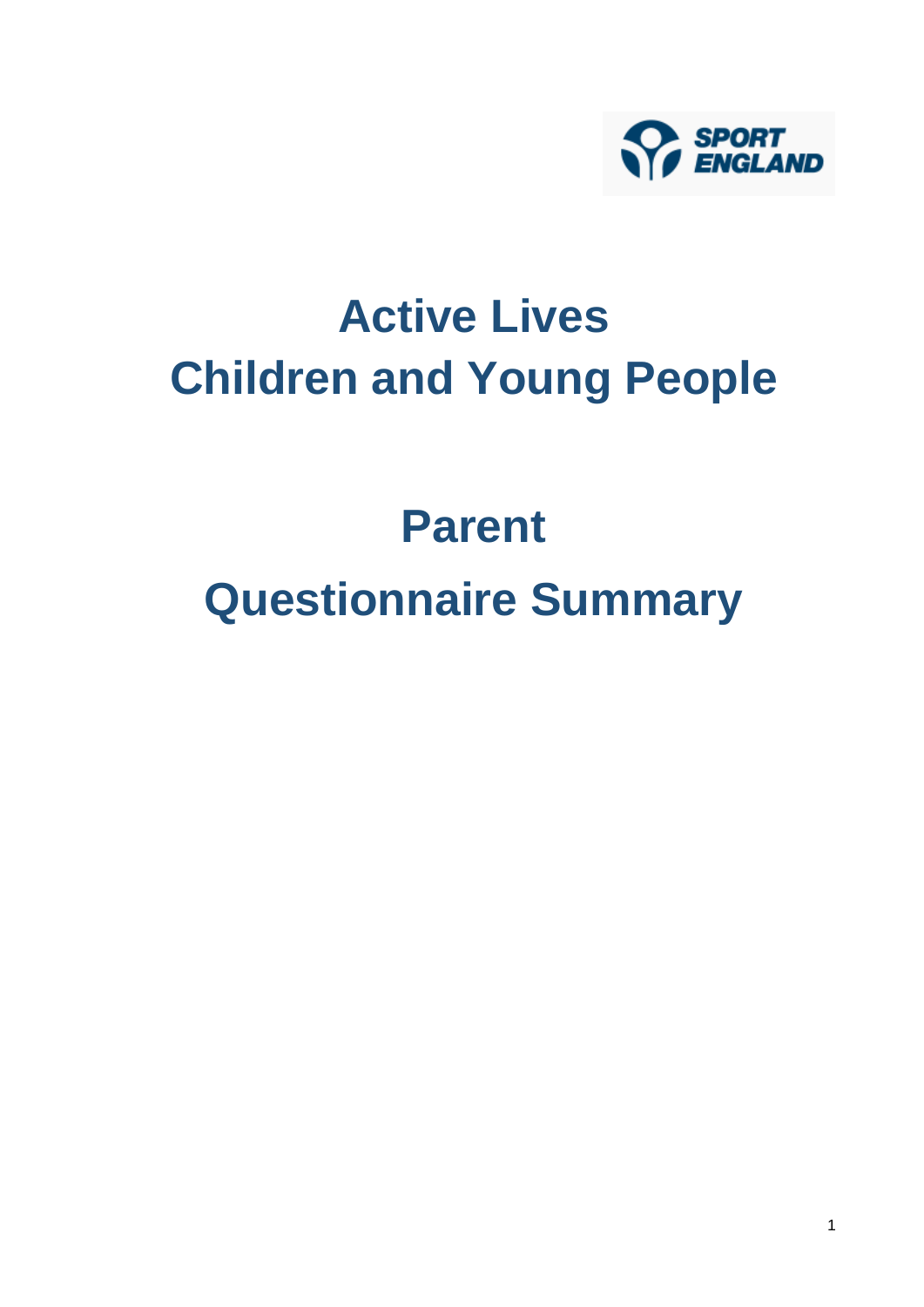#### **Introduction**

This document has been created to summarise the content of the Active Lives Children and Young People questionnaire for parents of children in Years 1 to 2.

Additional information is highlighted in *green text*. Changes to the survey for 2018-19 are included in *orange text* for ease of reference.

#### **Homepage**

On entering the URL, parents will see the following screen. Parents are given the option of providing an email address to enable them to return to the survey at a later date. This is not mandatory and in this case parents should leave the email box blank.

They should select 'Next' to continue.

| We would like to ask you some questions about sport and activities that your child at primary school may have taken part in. Please press 'Next' to start the<br>questionnaire                                                                                                                                                                                                                                                |  |  |  |  |  |  |  |
|-------------------------------------------------------------------------------------------------------------------------------------------------------------------------------------------------------------------------------------------------------------------------------------------------------------------------------------------------------------------------------------------------------------------------------|--|--|--|--|--|--|--|
| Please provide your email address so we can email you a unique link to your responses. This link will allow you to return to your survey, in the event that you exit this<br>form before you have completed the survey.<br>Providing an email address is optional (just click 'next' if you do not wish to). If you do not wish to provide an email contact, please complete the questionnaire in one<br>sitting if possible. |  |  |  |  |  |  |  |
| Email address:                                                                                                                                                                                                                                                                                                                                                                                                                |  |  |  |  |  |  |  |
| <b>Back</b><br><b>Next</b>                                                                                                                                                                                                                                                                                                                                                                                                    |  |  |  |  |  |  |  |

#### **Question 1**

#### **Is your child a…**

If you have more than one child in Year 1 or 2 please complete this survey about the child who is taking part in the survey with their class.

If you have more than one child completing the survey with their class:

- We would like you to complete this survey once for **each child**
- If you are only able to complete the survey once, please complete the questionnaire about the child whose name starts with the letter earliest in the alphabet, or the second letter if they share the same initial

□ Boy □ Girl

#### **Question 2**

Which school year is your child in?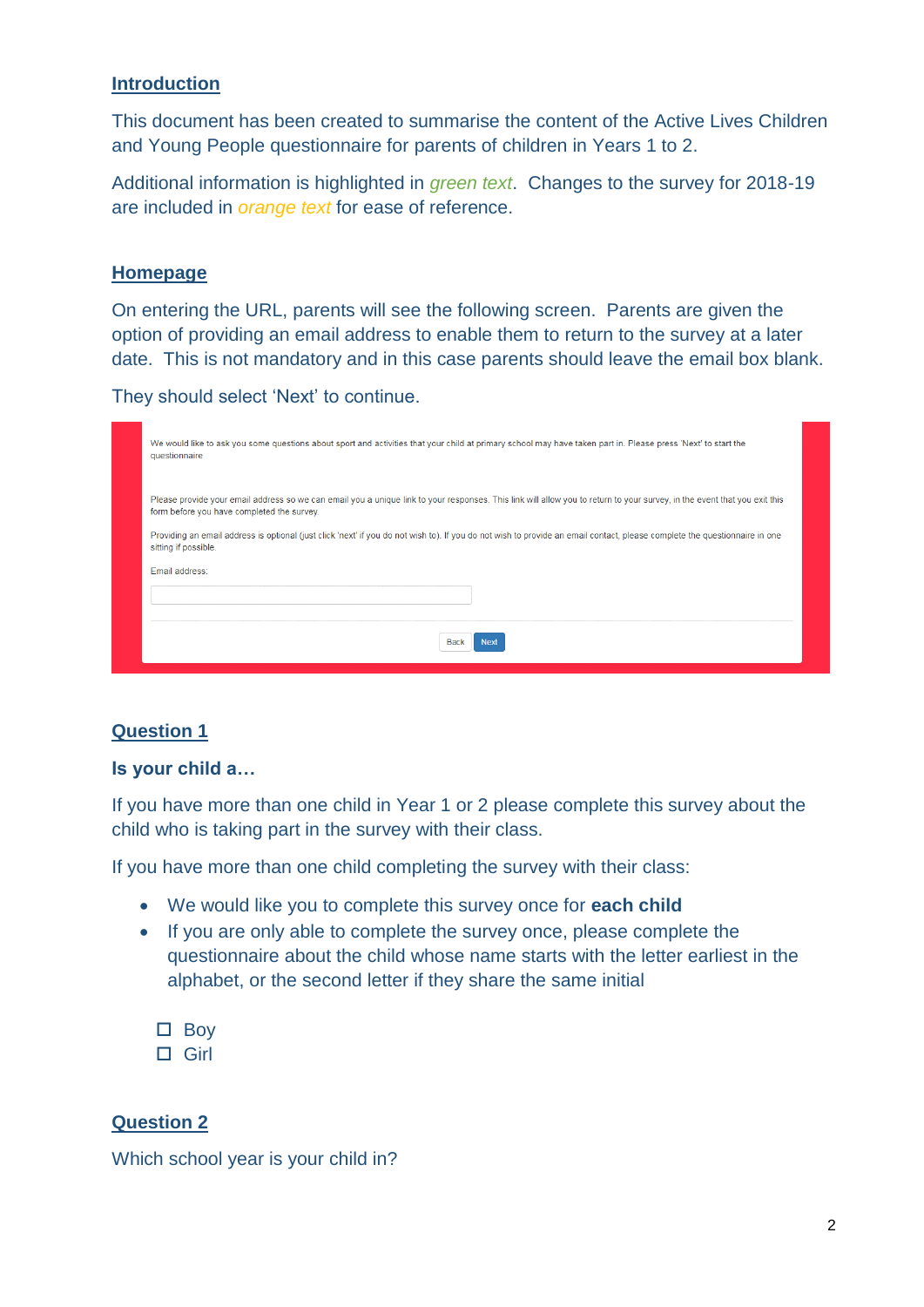- □ Year 1
- □ Year 2

## **Which of these has your child done in the last seven days, since last [current day of the week]?**

- Please choose all the exercise, sport and fitness activities they did.
- The list includes things like running around, dancing, walking and cycling as well as sports.
- Include things they did at school (including in PE lessons), at home, at clubs, or somewhere else.

## *Please select all that apply*

- $\Box$  Walking to get to school or other places
- Going on a walk *(includes walking a dog)*
- $\Box$  Riding a scooter
- $\Box$  Cycling to get to school or other places
- $\Box$  Cycling/riding a bike for fun or fitness
- Dancing
- $\Box$  Kicking a ball about
- □ Skateboarding, roller skating/blading
- $\Box$  Trampolining (including in a garden, at a trampoline centre, or as part of a club)
- $\Box$  Frisbee, skipping, hopscotch, throwing and catching
- $\Box$  Playing it, tag, chase, sardines or other running games
- $\Box$  Climbing or swinging in the playground, garden or park
- Swimming
- □ Football
- $\Box$  Netball
- $\Box$  Hockey
- □ Cricket
- $\Box$  Rugby
- □ Baseball, softball
- Rounders
- □ Basketball
- Dodgeball, benchball
- $\Box$  Table tennis/ping pong
- $\Pi$  Badminton
- $\square$  Tennis
- □ Gymnastics
- □ Cheerleading
- $\Box$  Running, jogging, cross-country, the Daily Mile
- $\square$  Sports day events
- $\Box$  Horse riding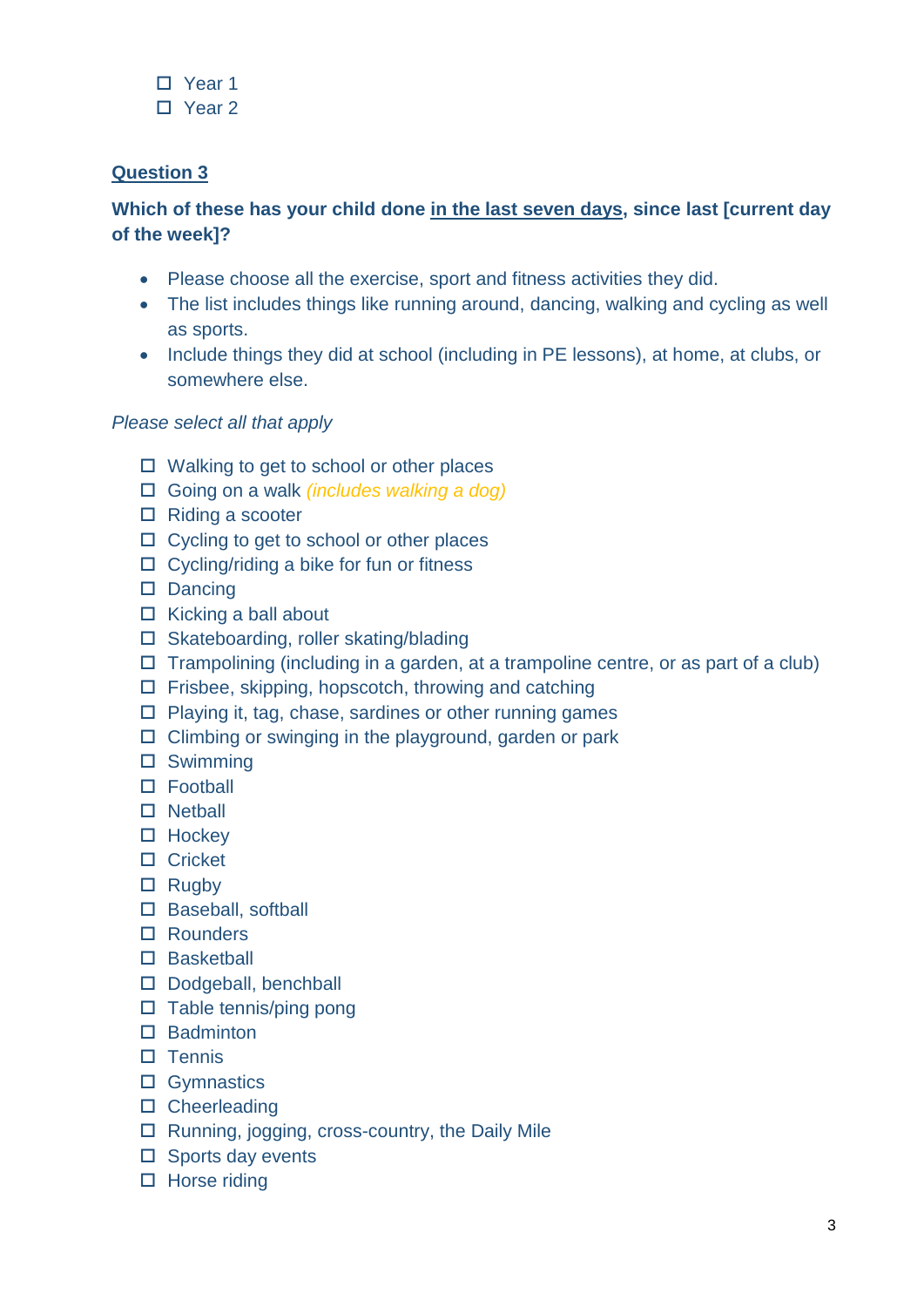- $\Box$  Judo, karate, taekwondo and other martial arts
- $\square$  Boxing
- $\Box$  Climbing (including indoors)
- $\Box$  Ice skating
- Water sports (canoeing, kayaking, sailing, rowing, surfing) If your child did any other sports or exercise, please tell us what they did in the boxes below

- \_\_\_\_\_\_\_\_\_\_\_\_\_\_\_\_\_\_ \_\_\_\_\_\_\_\_\_\_\_\_\_\_\_\_\_\_
- $\Box$
- $\Box$  None of these

*Asked only if 'None of these' was selected at Question 4.*

#### **Your child hasn't done any of these activities in the last week.**

#### **Has your child done any of these activities in the last 4 weeks?**

*Select all that apply*

- $\Box$  Walking to get to school or other places
- Going on a walk *(includes walking a dog)*
- $\Box$  Riding a scooter
- $\Box$  Cycling to get to school or other places
- $\Box$  Cycling/riding a bike for fun or fitness
- $\square$  Dancing
- $\Box$  Kicking a ball about
- □ Skateboarding, roller skating/blading
- $\Box$  Trampolining (including in a garden, at a trampoline centre, or as part of a club)
- $\Box$  Other games (Frisbee, skipping, hopscotch, throwing and catching)
- $\Box$  Playing it, tag, chase, sardines or other running games
- $\Box$  Climbing or swinging in the playground, garden or park
- Swimming
- □ Football
- $\square$  Netball
- $\Box$  Hockey
- $\Box$  Cricket
- $\Box$  Rugby
- □ Baseball, softball
- □ Rounders
- □ Basketball
- Dodgeball, benchball
- $\Box$  Table tennis/ping pong
- $\Box$  Badminton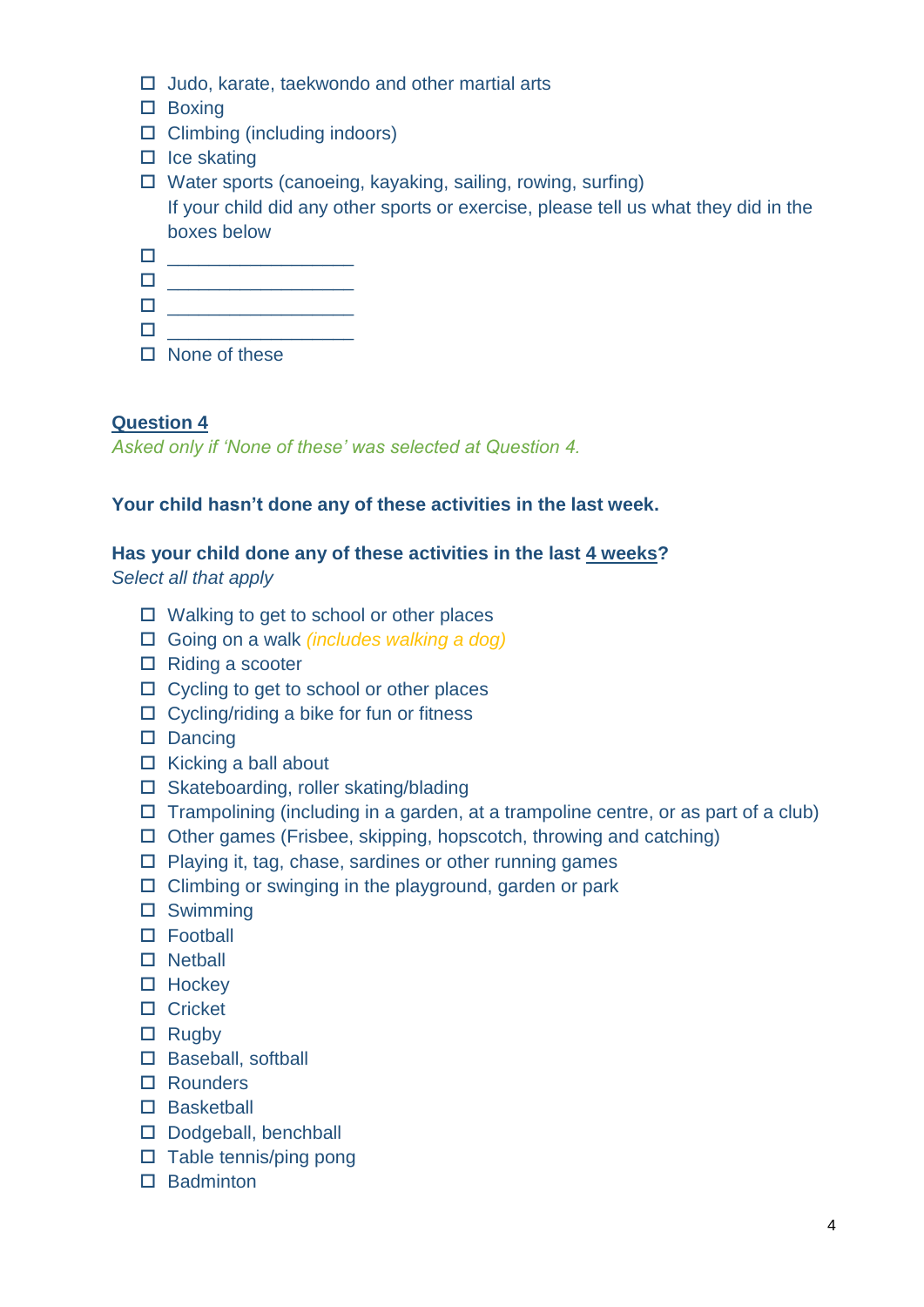- $\square$  Tennis
- □ Gymnastics
- □ Cheerleading
- □ Running, jogging, cross-country, the Daily Mile
- $\square$  Sports day events
- $\Box$  Horse riding
- $\Box$  Judo, karate, taekwondo and other martial arts
- □ Boxing
- $\Box$  Climbing (including indoors)
- $\Box$  Ice skating
- □ Water sports (canoeing, kayaking, sailing, rowing, surfing)
- $\Box$  Other sports and fitness activities and energetic games not listed above
- $\square$  None of these

*Asked only if 'None of these' was selected at Question 4 and only one or two activities selected at Question 5.*

#### **How many times in the last 4 weeks has your child done any of these activities?**

- $\Box$  Once
- $\square$  Twice
- $\Box$  Three times or more

#### **Question 6**

*Parents who selected at least one activity at Question 4 are now shown a grid with the activities they selected on the left-hand side and school weekdays across the top. For example:*

|                        |                         | Last week at<br>school    |                         |                        |                        |
|------------------------|-------------------------|---------------------------|-------------------------|------------------------|------------------------|
|                        | Thursday<br>(Yesterday) | Wednesday<br>(2 days ago) | Tuesday<br>(3 days ago) | Monday<br>(4 days ago) | Friday<br>(7 days ago) |
| Kicking a ball about   |                         |                           |                         |                        |                        |
| Running games e.g. tag |                         |                           |                         |                        |                        |
| Swimming               |                         |                           |                         |                        |                        |
| Football               |                         |                           |                         |                        |                        |
|                        | Thursday<br>(Yesterday) | Wednesday<br>(2 days ago) | Tuesday<br>(3 days ago) | Monday<br>(4 days ago) | Friday<br>(7 days ago) |
|                        |                         | Last week at<br>school    |                         |                        |                        |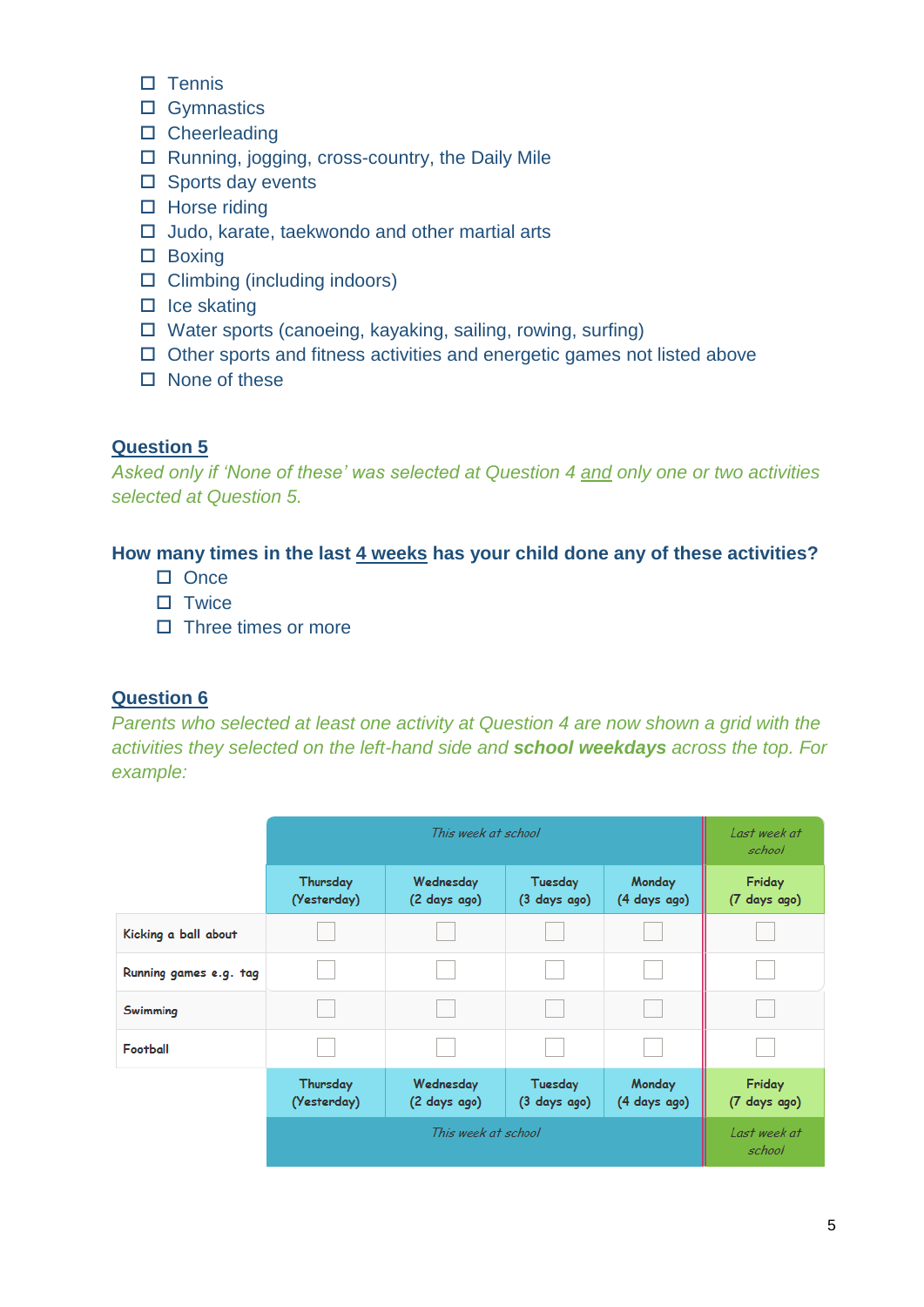*If parents select a large number of activities, they may see separate grids showing groups of activities.* 

**Please tell us on which days they did each of these activities while they were at school, during normal school hours.** 

- Include activities in PE lessons and breaktimes
- Do not include activities at before and after school clubs, even if these took place at school

If they did not do one of the activities at school, during normal school hours, in the last seven days, just leave the row blank. We will ask you about what they did outside school at the next question.

## **Question 7**

*Parents who selected at least one activity at Question 4 are now shown a second grid with the activities they selected on the left-hand side and all 7 days of the week across the top. For example:*

|                        |                         | Last week                 |                         |                        |                        |                          |                        |
|------------------------|-------------------------|---------------------------|-------------------------|------------------------|------------------------|--------------------------|------------------------|
|                        | Thursday<br>(Yesterday) | Wednesday<br>(2 days ago) | Tuesday<br>(3 days ago) | Monday<br>(4 days ago) | Sunday<br>(5 days ago) | Saturday<br>(6 days ago) | Friday<br>(7 days ago) |
| Kicking a ball about   |                         |                           |                         |                        |                        |                          |                        |
| Running games e.g. tag |                         |                           |                         |                        |                        |                          |                        |
| Swimming               |                         |                           |                         |                        |                        |                          |                        |
| Football               |                         |                           |                         |                        |                        |                          |                        |
|                        | Thursday<br>(Yesterday) | Wednesday<br>(2 days ago) | Tuesday<br>(3 days ago) | Monday<br>(4 days ago) | Sunday<br>(5 days ago) | Saturday<br>(6 days ago) | Friday<br>(7 days ago) |
| This week              |                         |                           |                         | Last week              |                        |                          |                        |

#### **Now please tell us on which days they did these activities outside school hours.**

Please include activities they did:

- Before you got to school and after you left school
- At the weekend
- On holiday days
- At before and after school clubs, even if these took place at school

If they did not do one of the activities outside school hours in the last seven days, just leave the row blank.

#### **Question 8**

*Parents who choose one activity in Question 3 but did not enter it on the grid*

#### **You told us that your child [activity] in the last seven days, but you did not tell us when.**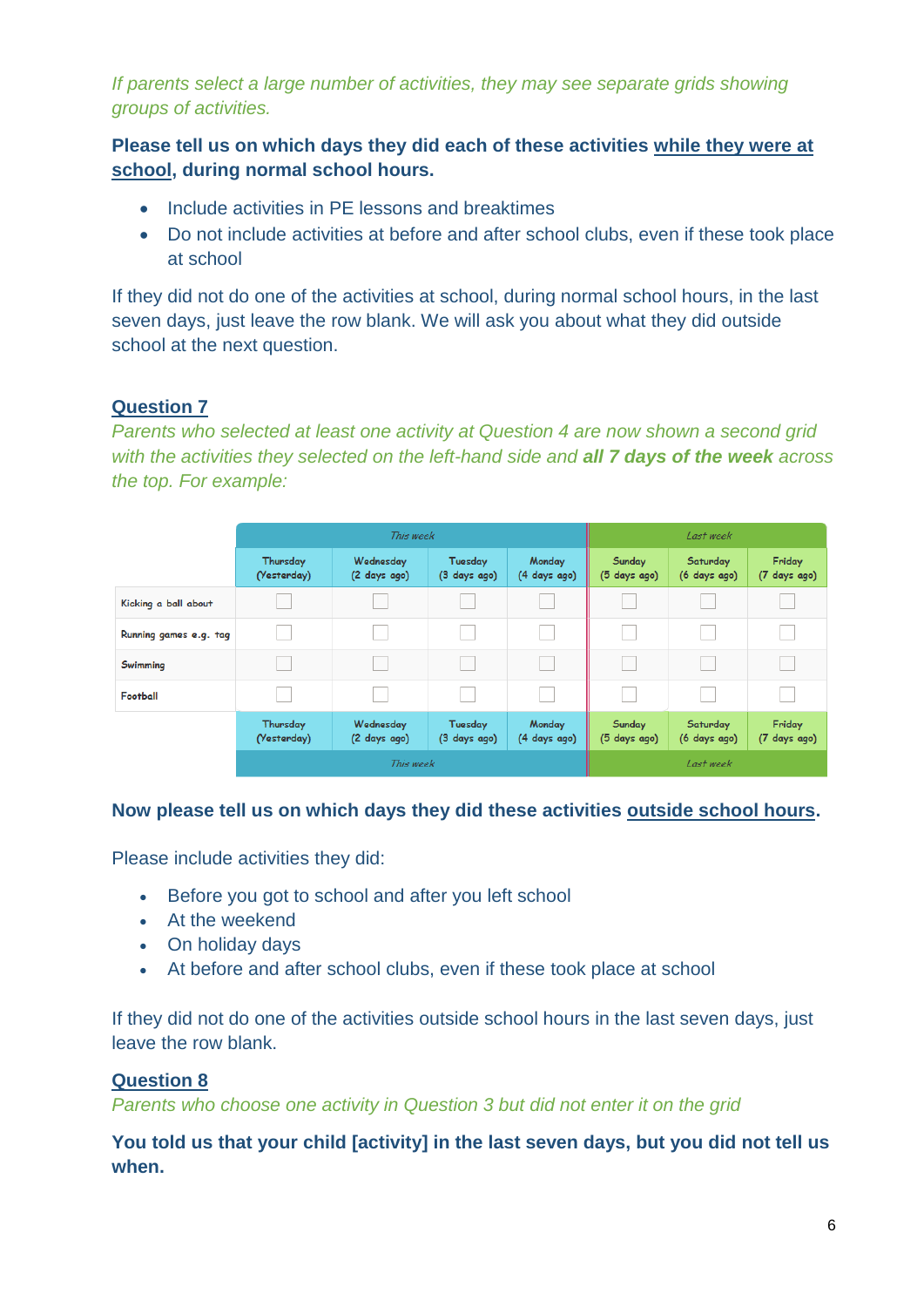#### **Is this because…**

- $\Box$  Your childf [activity], but you are not sure when in the last 7 days
- $\Box$  Your child did not actually [activity] in the last 7 days

#### **Question 9**

*Parents who choose more than one activity in Question 3 but did not enter it on the grid*

**You told us that your child did the following activities in the last seven days, but you did not tell us when.**

**For each activity, please tell us whether this is because your child did the activity, but you are not sure when, or because your child did not actually do the activity.**

Grid provided

#### **Question 10**

*Parents who say that they did any activities outside school hours, will be asked this question once for each activity.* 

**You told us that on [day of the week], [X days ago], your child [activity] outside normal school hours.** 

#### **How long did your child [activity] for?**

- $\Pi$  Less than 10 minutes
- $\Box$  Less than half an hour
- $\Box$  About half an hour
- $\Box$  About three-quarters of an hour
- $\Box$  One hour
- $\Box$  More than an hour
- $\square$  Cannot give an estimate

#### **Question 11**

*Parents who said that their child walked to or from school on any day will be asked this question.* 

#### **How long does it usually take your child to walk to school?**

- $\square$  Less than 10 minutes
- $\Box$  Less than half an hour
- □ About half an hour
- $\Box$  About three-quarters of an hour
- One hour
- $\Box$  More than an hour
- $\square$  Cannot give an estimate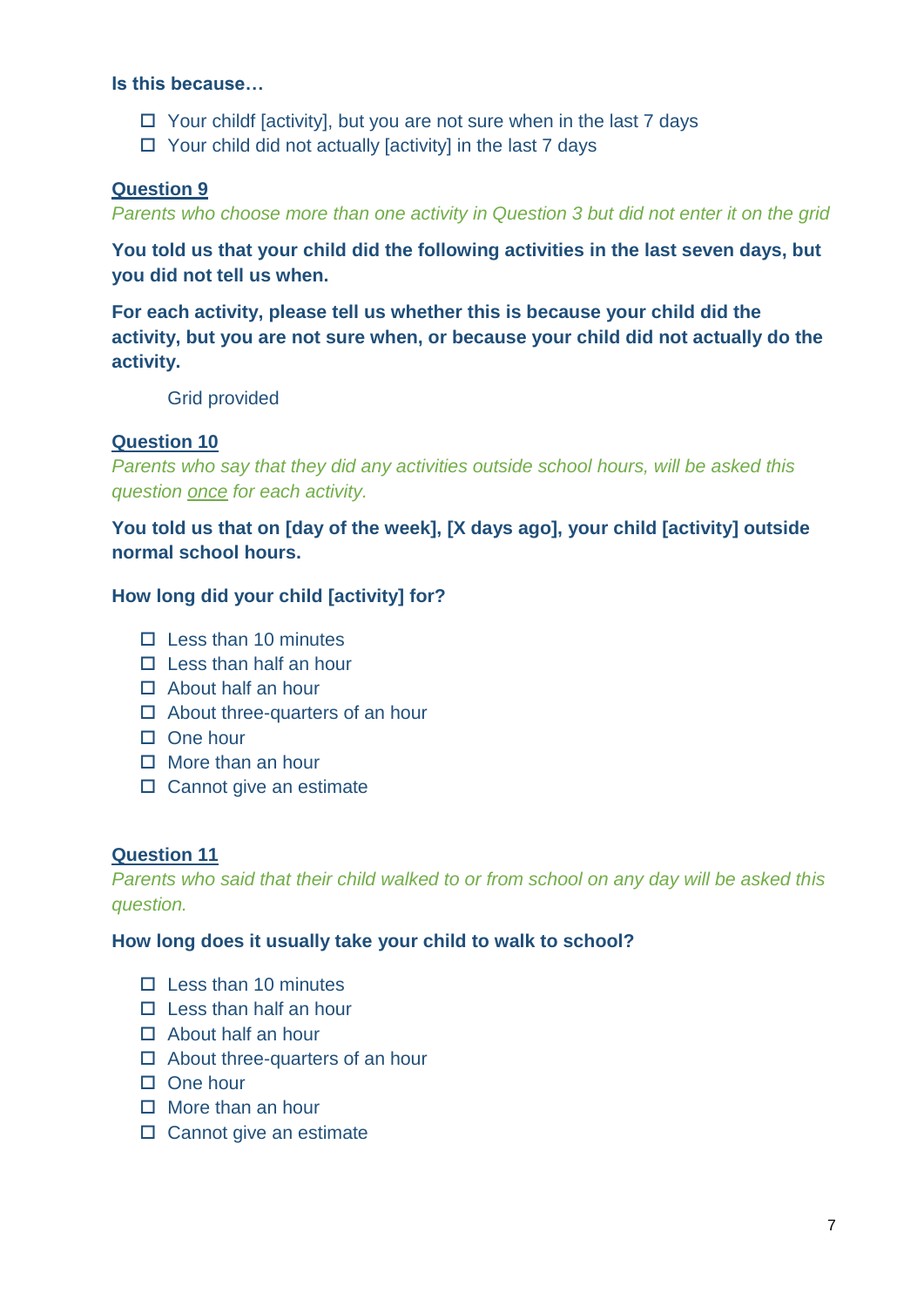*Parents who said that their child cycled to or from school on any day will be asked this question.* 

#### **How long does it usually take your child to cycle to school?**

- $\Box$  Less than 10 minutes
- $\Box$  Less than half an hour
- $\Box$  About half an hour
- $\Box$  About three-quarters of an hour
- $\Box$  One hour
- $\Box$  More than an hour
- $\square$  Cannot give an estimate

#### **Question 13**

*We now have some questions about swimming.* 

#### **Can your child swim?**

- □ Yes
- $\square$  No

#### **Question 14**

*Asked if parent answered 'Yes' to Question 13.*

**Can your child swim a length of a swimming pool (25 metres) without stopping?**

- □ Yes
- □ No

#### **Question 15**

**Can your child tread water? This means staying in one place in the pool and keep their head above the water without holding onto the side or a float, and without touching the bottom of the pool and without being held by someone.**

- □ Yes
- $\square$  No

#### **Question 16**

**We now have some final questions about your child.**

#### **How old is your child?**

- 口 5
- $\square$  6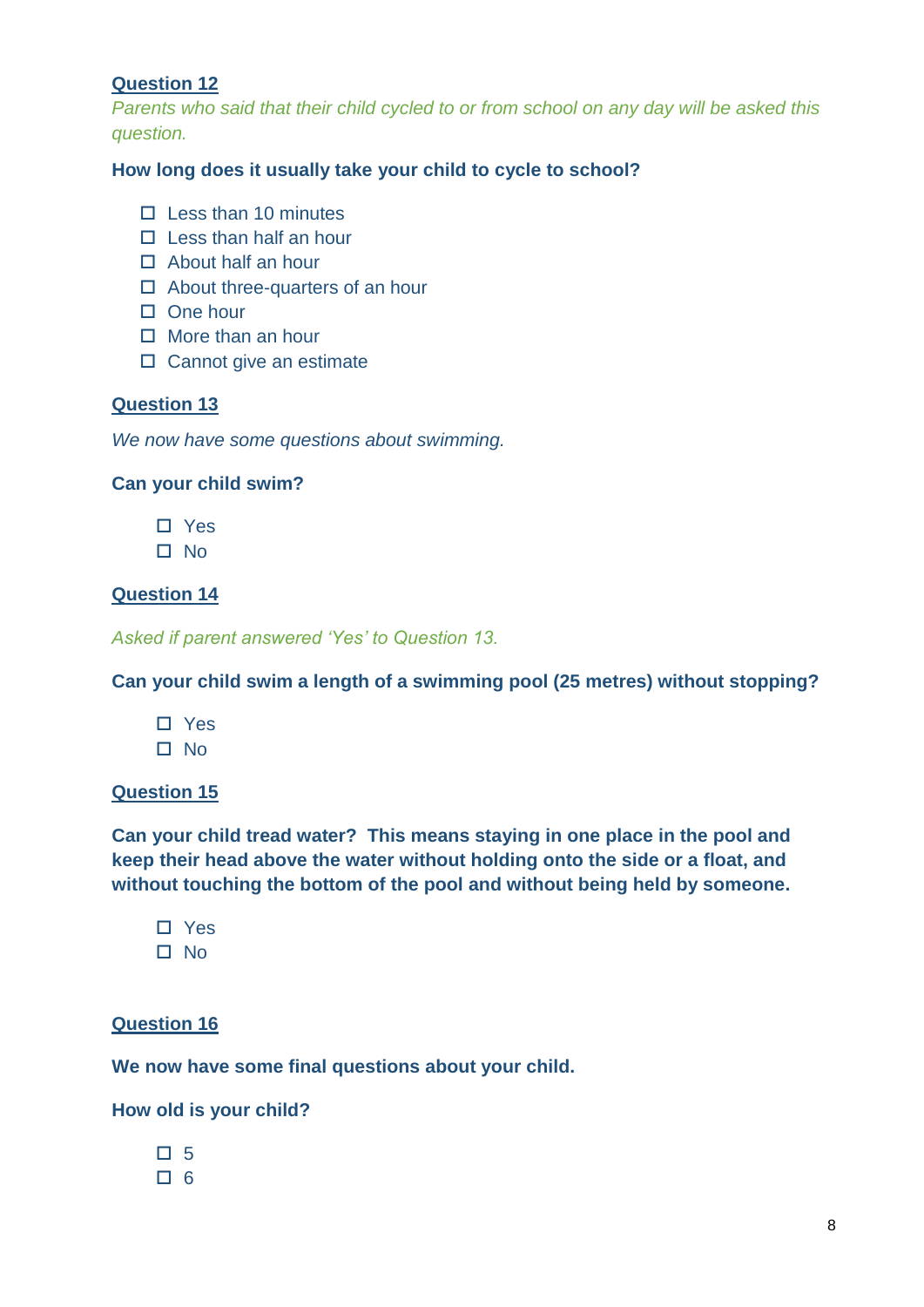## **When is your child's birthday? Please tell us the day and the month.**

*This question is asked so that your answers can be linked with answers your child has given in the survey using date of birth and gender. Your answers provide information on the activities your child does and your child's answers tell us about their attitudes to activity.*



## **Question 18**

#### **What is your child's ethnic group?**

#### **White**

- English/Welsh/Scottish/Northern Irish/British
- $\Box$  Irish
- □ Gypsy or Irish Traveller
- □ Any other White background

#### Mixed/Multiple ethnic groups

- □ White and Black Caribbean
- White and Black African
- □ White and Asian
- □ Any other Mixed/Multiple ethnic background

#### Asian/Asian British

- $\Box$  Indian
- Pakistani
- □ Bangladeshi
- □ Chinese
- □ Any other Asian background

#### Black/African/Caribbean/Black British

- $\Box$  African
- Caribbean
- □ Any other Black/African/Caribbean background

#### Other ethnic group

 $\Box$  Arab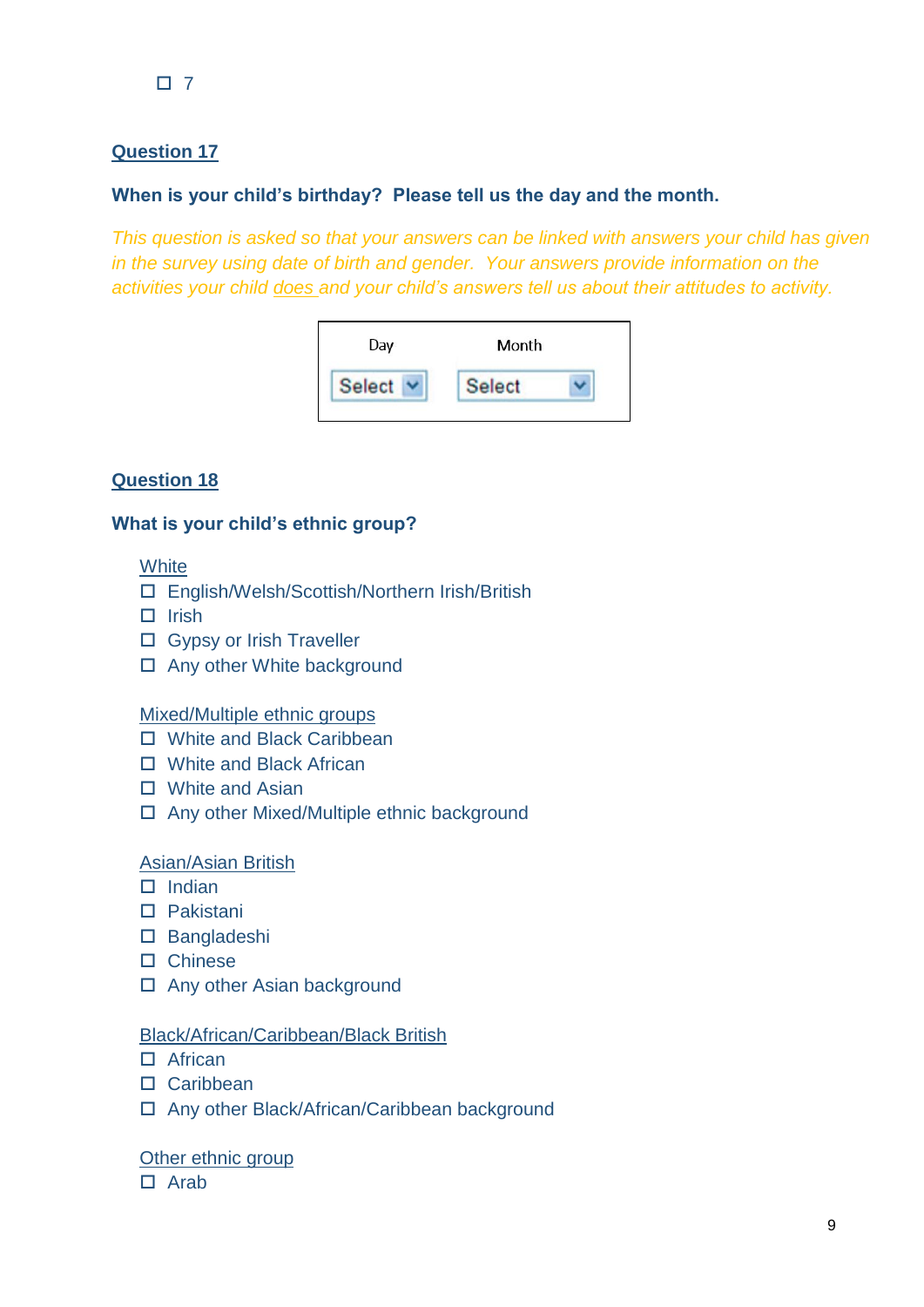- $\Box$  Any other ethnic group
- *Prefer not to say*

**Does your child have a disability, or a special educational need (e.g. dyslexia), which means they need extra help to do things?** 

- □ Yes
- $\Pi$  No
- *Prefer not to say*

#### **Question 20**

*Asked if parent answered 'Yes' to Question 19.*

#### **Does this disability, or special educational need affect your child in any of the following areas?**

*Please tick all the boxes that apply*

- $\Box$  Moving around including walking and running
- $\Box$  Using their hands for writing or to pick things up
- Seeing and using their eyes *(includes colour blindness)*
- $\Box$  Hearing and using their ears
- $\square$  Speaking and communicating
- $\square$  Breathing (e.g. asthma)
- Difficulty learning *or understanding* new things
- $\Box$  Reading or writing (e.g. dyslexia)
- $\square$  Using numbers (e.g. dyscalculia)
- $\Box$  Co-ordination (e.g. dyspraxia)
- Their mental health and how they feel *(including feeling anxious or depressed)*
- How they behave in a way which makes life difficult *(includes autism or anger problems)*
- Affect their health for a long time *(includes conditions such as diabetes)*
- *Concentrating and paying attention*
- $\Box$  Affects them in another way. Please tell us how
- $\Box$  None of these
- *Prefer not to say*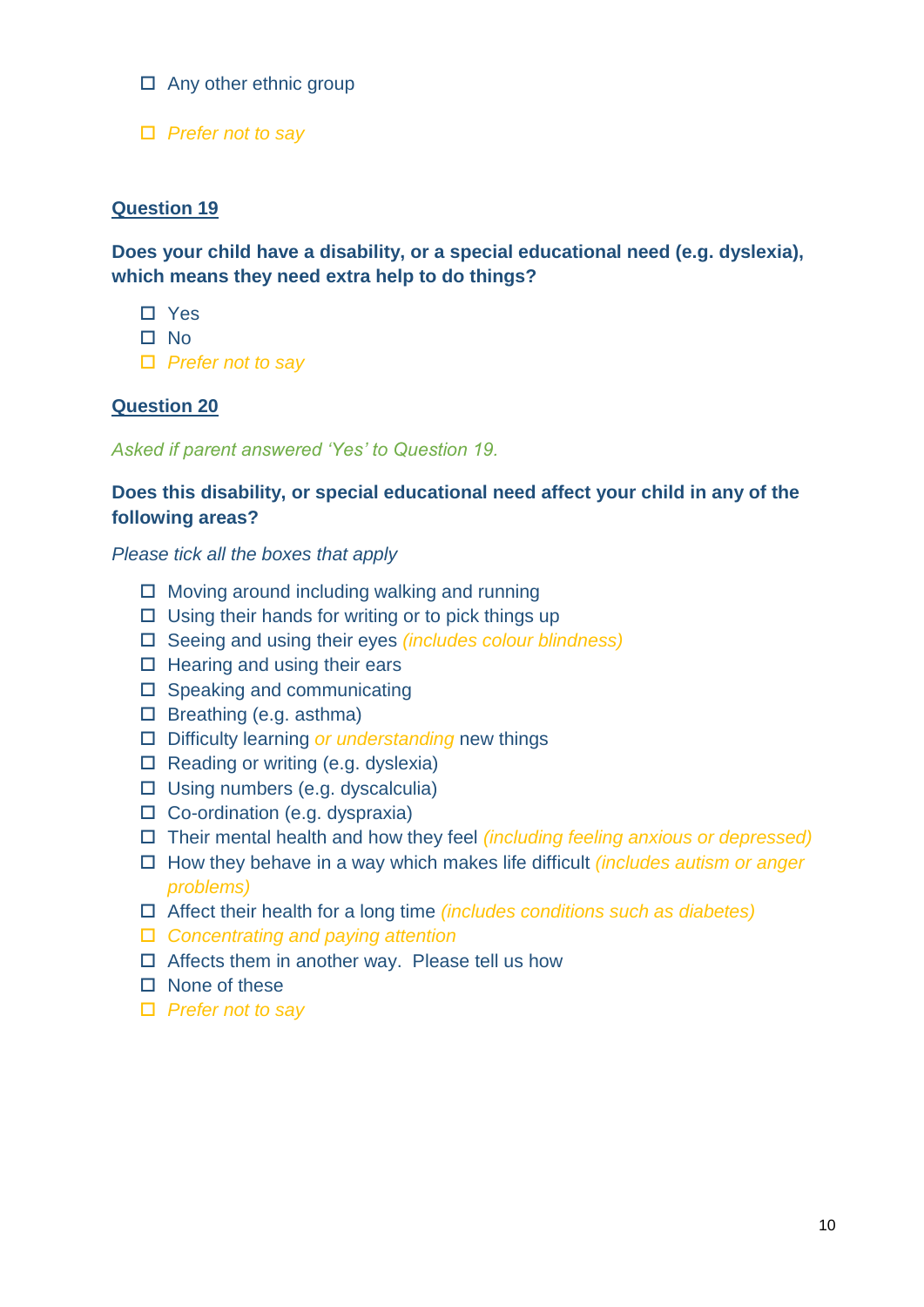*Questions 21 to 26 are not related to sport or physical activity but help us understand how wider factors might impact on young people's engagement in sport and physical activity.* 

## **Question 21**

*We would now like to ask you some questions about your home and your family.*

#### **Does your family own a car, van or truck?**

- **E** Yes
- □ No
- *Yes, one*
- *Yes, two or more*

#### **Question 22**

#### **Do your child have their own bedroom for themself?**

- □ Yes
- $\Pi$  No

#### **Question 23**

**How many computers does your family own (including laptops and tablets/iPads, but NOT including game consoles and smartphones)?**

- $\square$  None
- $\Box$  One
- $\square$  Two
- More than two

#### **Question 24**

**How many times did you and your family travel out of England for a holiday last year?**

- $\square$  None
- $\Box$  Once
- $\square$  Twice
- $\Box$  More than twice

#### **Question 25**

**How many bathrooms (room with a shower/bath or both) are in your home?**